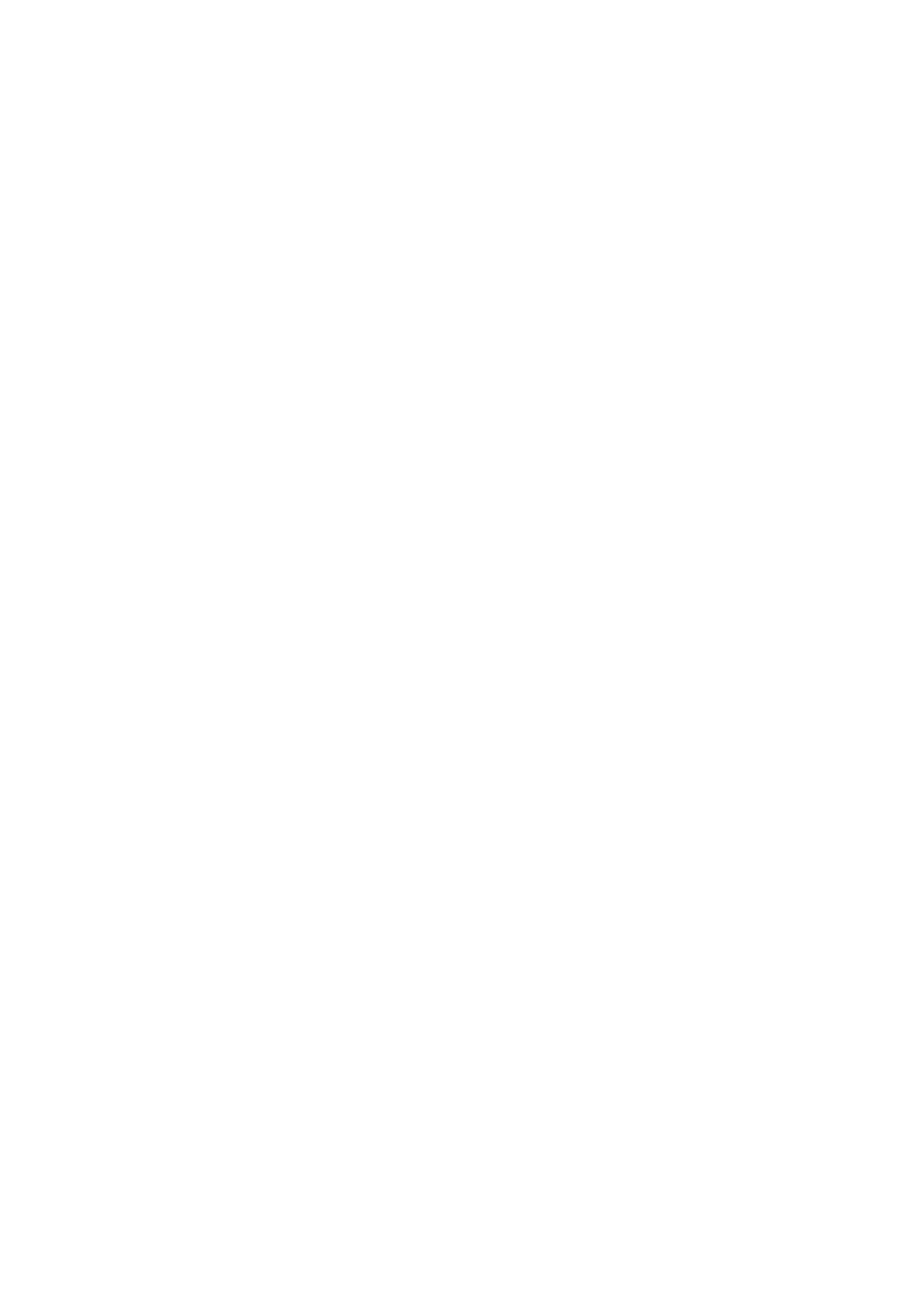

## **Planning and Development Amendment Regulation 2012 (No 3)**

**Subordinate Law SL2012-23** 

made under the

**Planning and Development Act 2007** 

### **1 Name of regulation**

This regulation is the *Planning and Development Amendment Regulation 2012 (No 3)*.

#### **2 Commencement**

This regulation commences on the day after its notification day.

*Note* The naming and commencement provisions automatically commence on the notification day (see Legislation Act, s 75 (1)).

J2012-204

Authorised by the ACT Parliamentary Counsel—also accessible at www.legislation.act.gov.au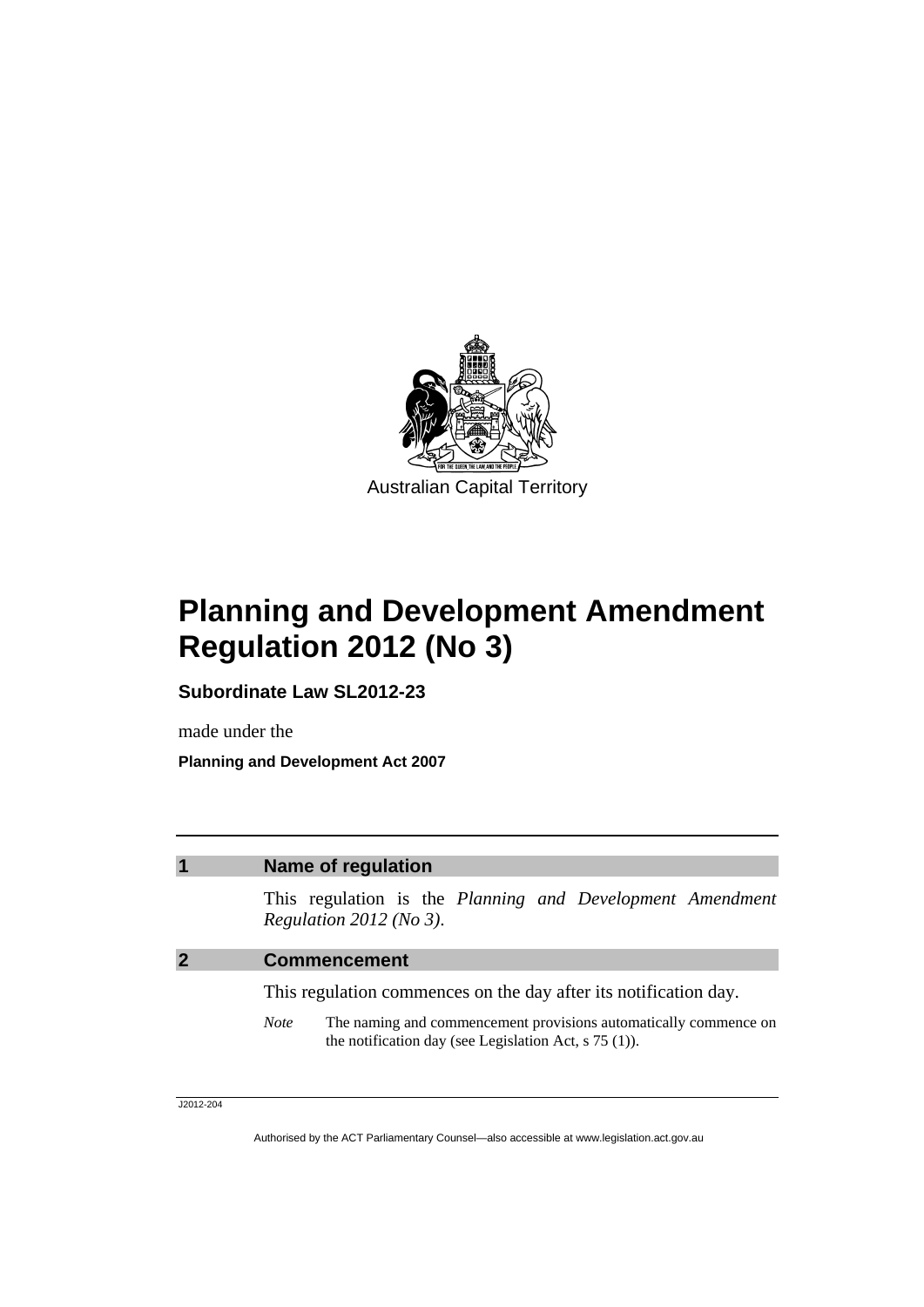| $\overline{3}$          | <b>Legislation amended</b>                                                                |                                                                                                                                                                                                             |        |     |          |     |                                                                                                                                                      |  |
|-------------------------|-------------------------------------------------------------------------------------------|-------------------------------------------------------------------------------------------------------------------------------------------------------------------------------------------------------------|--------|-----|----------|-----|------------------------------------------------------------------------------------------------------------------------------------------------------|--|
|                         | This                                                                                      | regulation<br>Regulation 2008.                                                                                                                                                                              | amends | the | Planning | and | Development                                                                                                                                          |  |
| $\overline{\mathbf{4}}$ | <b>New section 50A</b>                                                                    |                                                                                                                                                                                                             |        |     |          |     |                                                                                                                                                      |  |
|                         | insert                                                                                    |                                                                                                                                                                                                             |        |     |          |     |                                                                                                                                                      |  |
| 50A                     | Criteria for development application exemption from<br>EIS-Act, s 211 (3)                 |                                                                                                                                                                                                             |        |     |          |     |                                                                                                                                                      |  |
|                         | The following criteria are prescribed:                                                    |                                                                                                                                                                                                             |        |     |          |     |                                                                                                                                                      |  |
|                         | (a)                                                                                       | whether the study was conducted by an appropriately qualified<br>person with relevant expertise and experience in relation to the<br>environmental values of the land in the proposal;                      |        |     |          |     |                                                                                                                                                      |  |
|                         | (b)                                                                                       | if the study does not relate directly to the proposal—whether<br>sufficient<br>detail to<br>allow assessment<br>there is<br>of<br>the<br>environmental impacts likely to occur if the proposal proceeds;    |        |     |          |     |                                                                                                                                                      |  |
|                         | (c)                                                                                       | whether the part of the study relevant to the proposal required<br>public consultation through a statutory process or as part of a<br>government policy development;                                        |        |     |          |     |                                                                                                                                                      |  |
|                         | (d)                                                                                       | that the study is not more than 5 years old;                                                                                                                                                                |        |     |          |     |                                                                                                                                                      |  |
|                         | (e)                                                                                       | if the study is more than 18 months old—that an appropriately<br>qualified person with no current professional relationship with<br>the proponent verifies that the information in the study is<br>current. |        |     |          |     |                                                                                                                                                      |  |
|                         | Example-par (c)                                                                           |                                                                                                                                                                                                             |        |     |          |     |                                                                                                                                                      |  |
|                         | the public consultation process in a Territory plan variation under the Act,<br>div 5.3.2 |                                                                                                                                                                                                             |        |     |          |     |                                                                                                                                                      |  |
|                         | <b>Note</b>                                                                               | Legislation Act, s 126 and s 132).                                                                                                                                                                          |        |     |          |     | An example is part of the regulation, is not exhaustive and may extend,<br>but does not limit, the meaning of the provision in which it appears (see |  |

page 2 Planning and Development Amendment Regulation 2012 (No 3)

SL2012-23